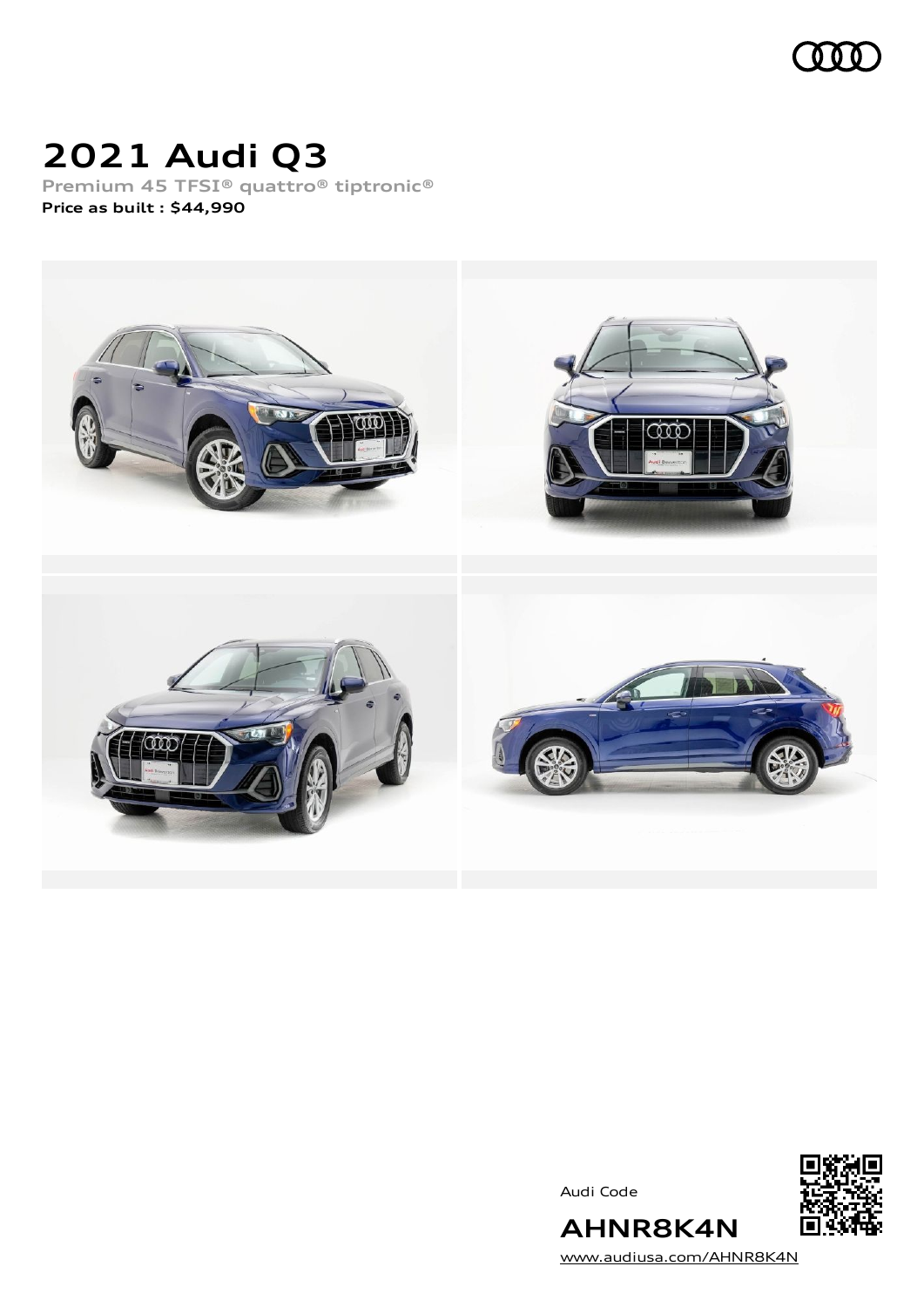### **Summary**

**Audi 2021 Audi Q3** Premium 45 TFSI® quattro® tiptronic®

**Price as buil[t](#page-10-0)** \$44,990

#### **Exterior colour**

Navarra Blue metallic

#### **Interior colour**

| Black |
|-------|
| Black |
| Black |
| Black |
|       |

#### **Technical Specifications**

| Engine type                  | 2.0-liter four-cylinder                              |
|------------------------------|------------------------------------------------------|
| stroke                       | Displacement/Bore and $1,984/82.5 \times 92.8$ cc/mm |
| Max. output                  | 228 HP                                               |
| Torque                       | 258 lb-ft@rpm                                        |
| Top track speed              | 130 mph $1$                                          |
| Acceleration (0 - 60<br>mph) | 7.0 seconds                                          |
| Recommended fuel             | Regular                                              |



#### **Further Information**

| Type of vehicle | Used car     |
|-----------------|--------------|
| Mileage         | 16,948 miles |
| Warranty        | No           |

#### **Audi Code** AHNR8K4N

**Your configuration on www.audiusa.com** [www.audiusa.com/AHNR8K4N](https://www.audiusa.com/AHNR8K4N)

**Commission number** P8299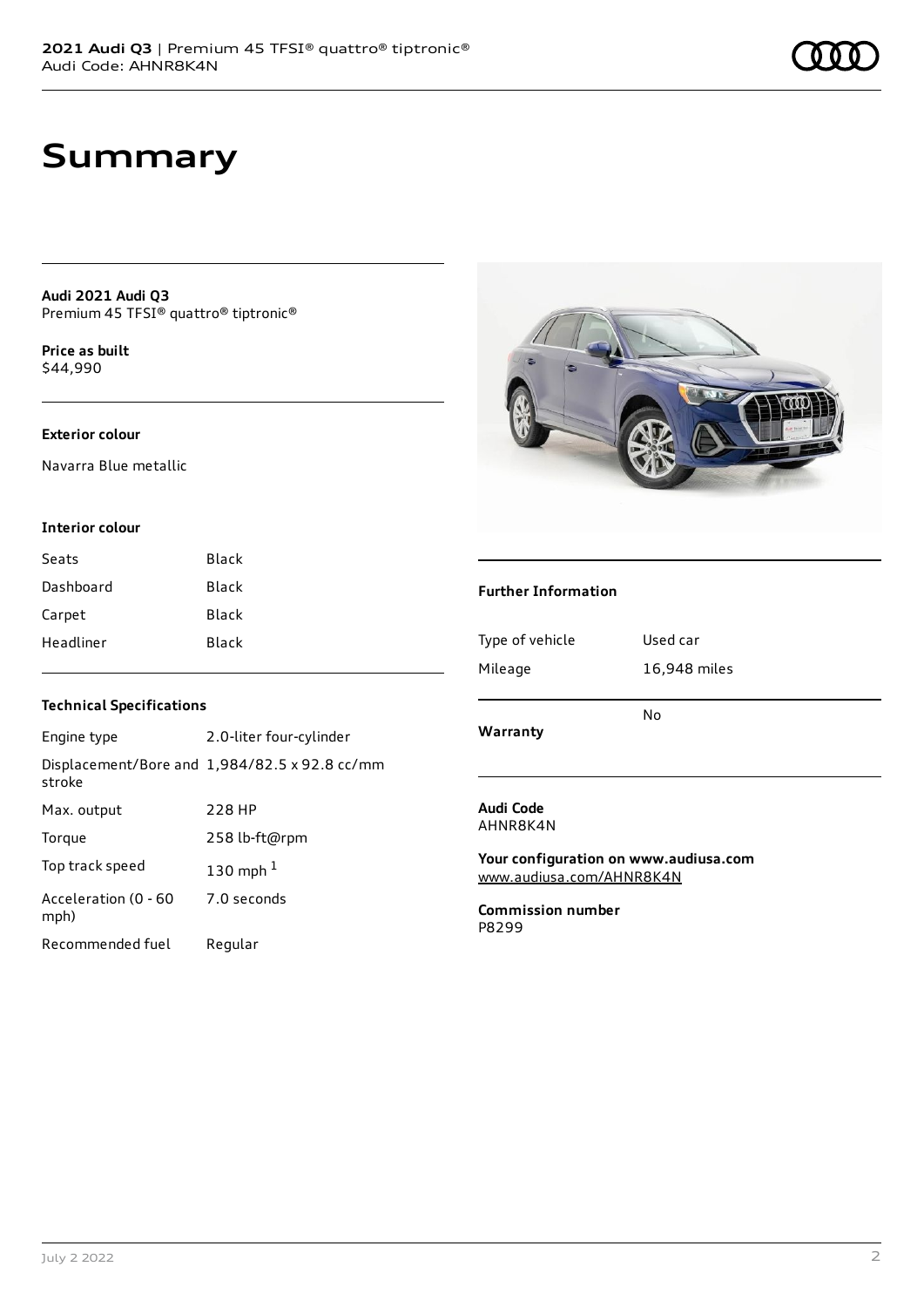# **Equipment**

Navarra Blue metallic

Audi advanced key-keyless start, stop and entry

Power-adjustable, power-folding, heated exterior side mirrors with auto-dimming on driver side

Convenience package

Auto-dimming frame-less interior rear view mirror with digital compass

LED interior lighting package

Parking system plus (front and rear acoustic sensors)

Audi side assist

SiriusXM® with 90-day All Access trial subscription





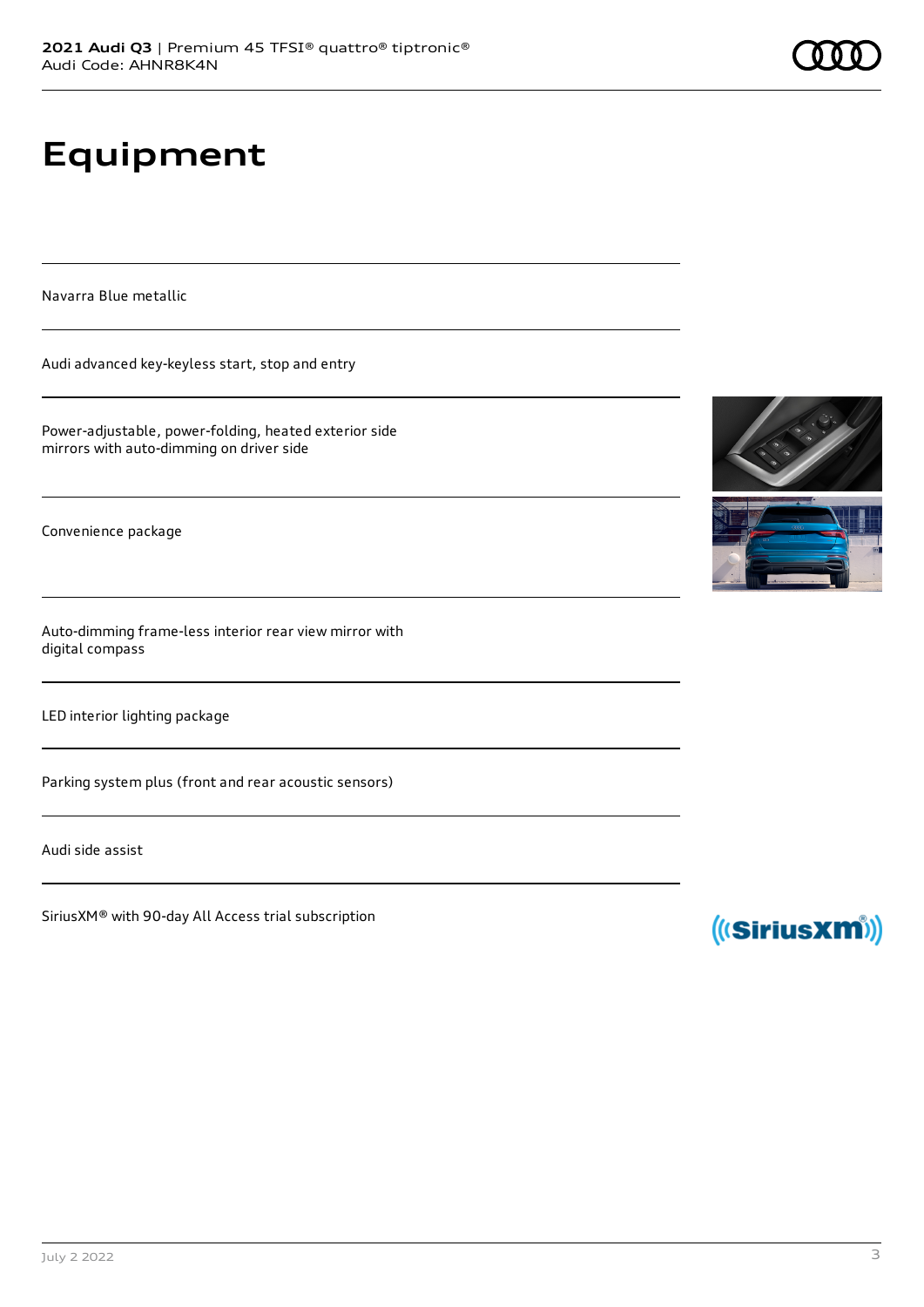## **Standard features**

#### **Safety and Security**

| 4UB             | Driver and front-passenger advanced airbags                     |
|-----------------|-----------------------------------------------------------------|
| 1AS             | Electronic stability program (ESP) with<br>offroad mode         |
| UH1             | Electromechanical parking brake                                 |
| 8T2             | Cruise control system                                           |
| 6Y <sub>2</sub> | Top speed electronically limited to 130 mph                     |
| 4H <sub>5</sub> | Electronic rear child door locks                                |
| 1 N 7           | Progressive steering                                            |
| 7K6             | Tire-pressure monitoring system                                 |
| 4X3             | Advanced Airbag Protection System                               |
| 8N6             | Light/rain sensor                                               |
| 3B7             | Lower Anchors and Tethers for Children<br>(LATCH) in rear seats |

#### **Exterior**

| 1D <sub>8</sub> | Provision for towing bracket           |
|-----------------|----------------------------------------|
| 1S1             | Vehicle tool kit and vehicle jack      |
| 3S1             | Aluminum roof rails                    |
| 511             | Tailgate roof spoiler                  |
| 8EX             | LED headlights                         |
| 8TB             | Rear fog lights                        |
| H87             | 235/55 R18 all-season tires            |
| 8VM             | LED taillights with dynamic indicators |
| 4ZB             | Aluminum trim around exterior windows  |
| C30             | 18" 5-twin-spoke dynamic design wheels |

### **Interior**

| QE1              | Storage package                                                |
|------------------|----------------------------------------------------------------|
| Q]1              | Aluminium interior package                                     |
| 3FU              | Power panoramic sunroof                                        |
| VT5              | S line® stainless steel illuminated door sill<br>inlays        |
| 6NQ              | Black cloth headliner                                          |
| KH5              | Three-zone automatic climate control<br>system                 |
| 1 XX             | Three-spoke multifunction steering wheel<br>with shift paddles |
| 7HC              | Extended leather package                                       |
| 6E3              | Front center armrest                                           |
| 4E7              | Power tailgate                                                 |
| 5KR              | Split-folding 40/20/40 rear seatbacks                          |
| N1M              | Leather seat covers                                            |
| 4A3              | <b>Heated front seats</b>                                      |
| 5 <sub>M</sub> A | Micrometallic Silver inlays                                    |

#### **Infotainment and Driver Assistance**

| UG5             | Hill descent control                                                                                      |
|-----------------|-----------------------------------------------------------------------------------------------------------|
| 6K <sub>2</sub> | Audi pre sense® front with pedestrian<br>protection                                                       |
| 2H <sub>6</sub> | Audi drive select                                                                                         |
| 7W1             | Audi pre sense® basic                                                                                     |
| UI <sub>2</sub> | Audi smartphone interface including Apple<br>CarPlay® and Google™ Android Auto™ for<br>compatible devices |
| KA <sub>2</sub> | Rear view camera                                                                                          |
| 8G1             | High beam assist                                                                                          |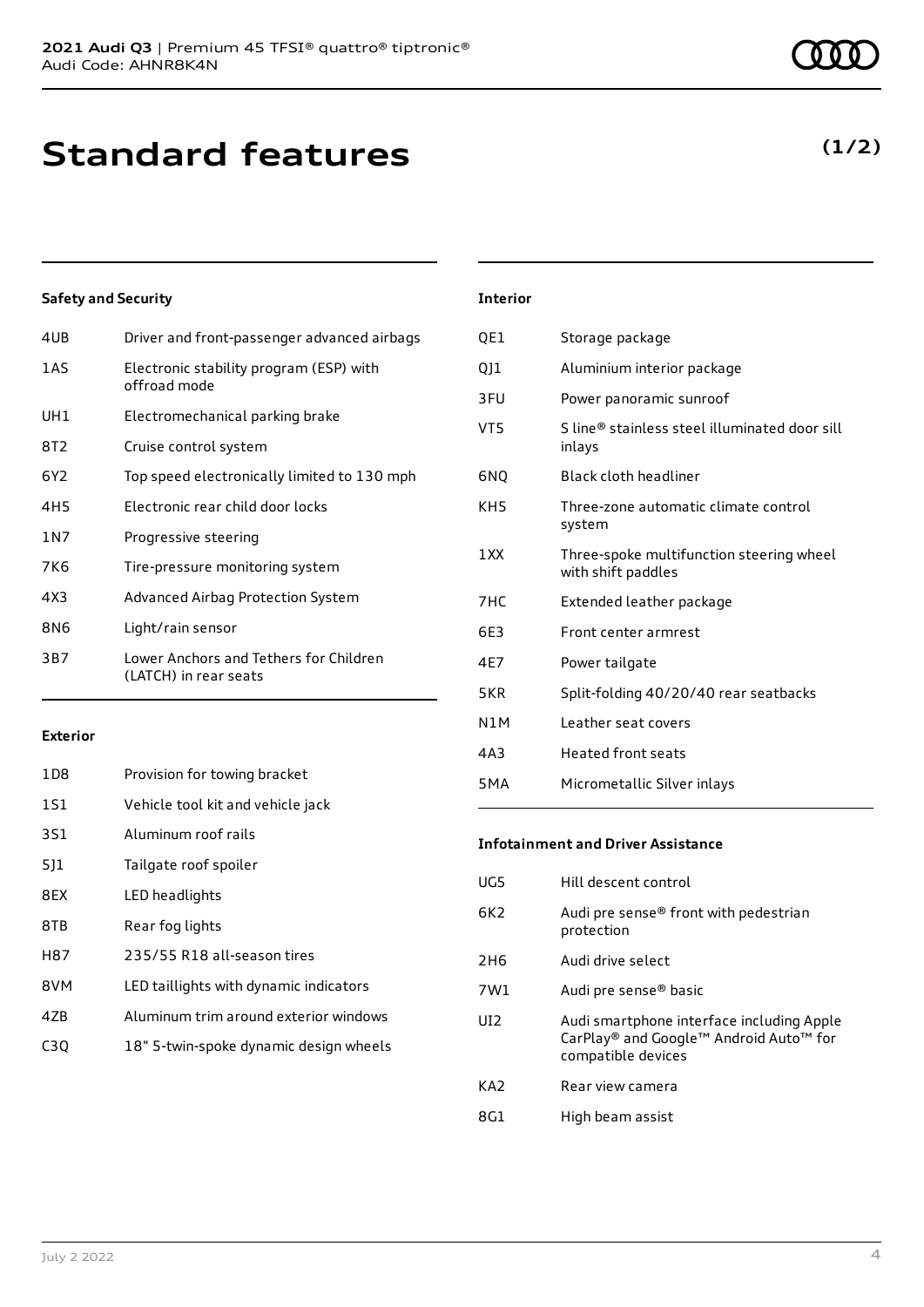**(2/2)**

# **Standard features**

#### **Infotainment and Driver Assistance**

| 9VD | Audi sound system                                             |
|-----|---------------------------------------------------------------|
| 9S0 | Digital instrument cluster 10.25"                             |
| I8V | MMI® with 8.8" display                                        |
| QH1 | Voice dialogue system                                         |
| 9ZX | BLUETOOTH wireless technology preparation<br>for mobile phone |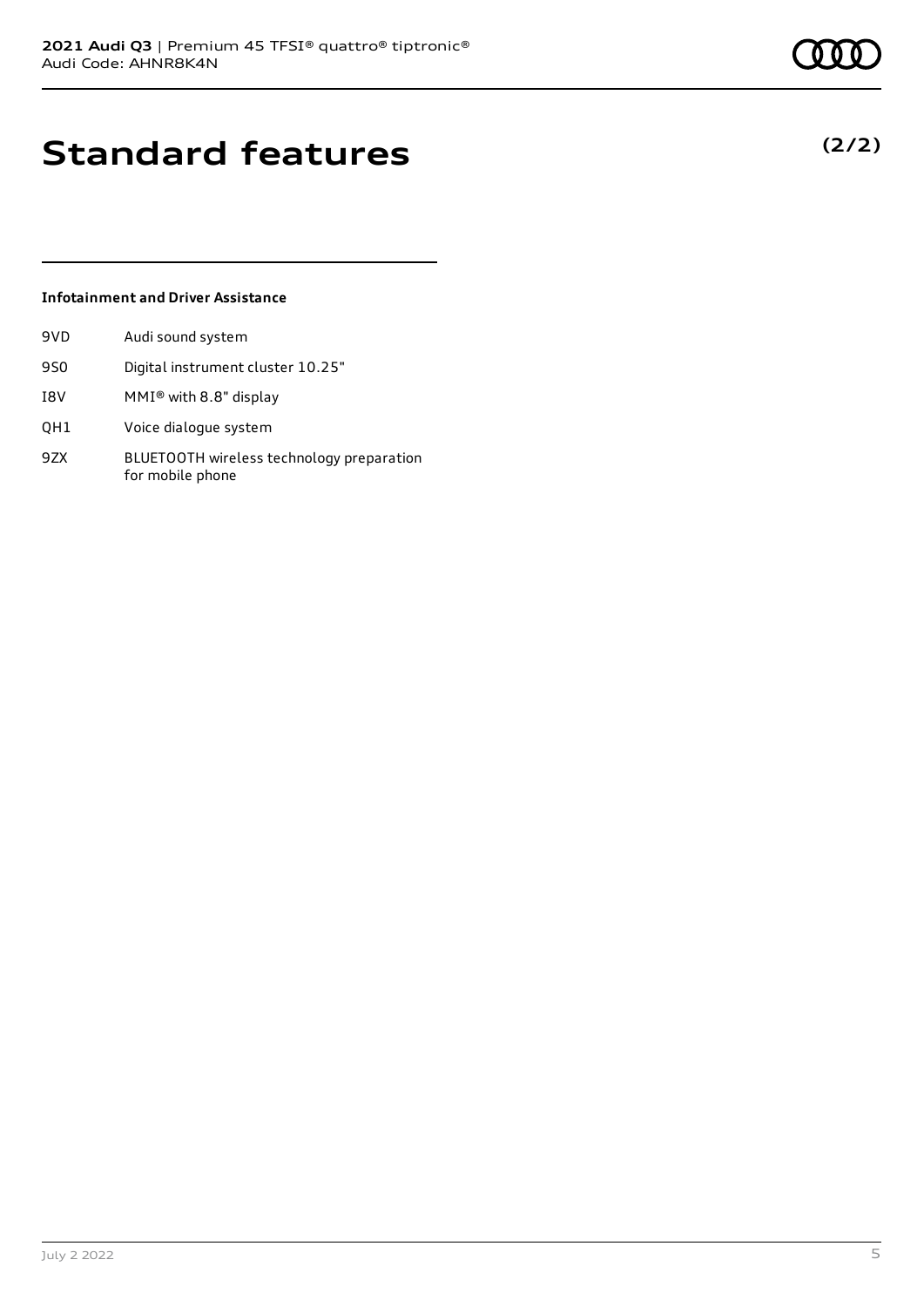# **Dealer remarks**

Audi Beaverton has been serving the Portland area since 1980. Our family of enthusiasts welcomes you to the oldest, most-awarded Audi dealership in Oregon offering unmatched amenities and service.

Certified.

CARFAX One-Owner.

Clean CARFAX.

Audi Beaverton offers this 2021 Navarra Blue Metallic Audi Q3 Premium AWD. It is well equipped and includes these features and benefits: Audi Certified pre-owned Certified, 10 Speakers, 3.533 Axle Ratio, 4-Wheel Disc Brakes, ABS brakes, Air Conditioning, Alloy wheels, AM/FM radio, Audi smartphone interface (Apple CarPlay/Android Auto), Auto High-beam Headlights, Automatic temperature control, Brake assist, Bumpers: bodycolor, Delay-off headlights, Driver door bin, Driver vanity mirror, Dual front impact airbags, Dual front side impact airbags, Electronic Stability Control, Exterior Parking Camera Rear, Four wheel independent suspension, Front anti-roll bar, Front Bucket Seats, Front Center Armrest, Front dual zone A/C, Front reading lights, Fully automatic headlights, Heated door mirrors, Heated Front Bucket Seats, Heated front seats, Illuminated entry, Leather Seating Surfaces, Leather Shift Knob, Leather steering wheel, Low tire pressure warning, Occupant sensing airbag, Outside temperature display, Overhead airbag, Overhead console, Panic alarm, Passenger door bin, Passenger vanity mirror, Power door mirrors, Power driver seat, Power Liftgate, Power moonroof, Power passenger seat, Power steering, Power windows, Radio data system, Radio: Audi Sound System, Rain sensing wipers, Rear air conditioning, Rear anti-roll bar, Rear fog lights, Rear reading lights, Rear seat center armrest, Rear window defroster, Rear window wiper, Remote keyless entry, Roof rack: rails only, Speed control, Speedsensing steering, Split folding rear seat, Spoiler, Steering wheel mounted audio controls, Tachometer, Telescoping steering wheel, Tilt steering wheel, Traction control, Trip computer, Turn signal indicator mirrors, Variably intermittent wipers, and Wheels: 18" 5-Twin-Spoke Dynamic Design.

Audi Certified pre-owned Details:

\* Warranty Deductible: \$0

\* Includes 24/7 Roadside Assistance emergency towing, collision, jump start, flat tire change, emergency fuel service, lock-out service, extrication service, Audi assist, CARFAX Vehicle History Report and SiriusXM satellite radio complimentary 90 day subscription. If Audi New Vehicle Limited Warranty (NVLW) coverage remains at time of CPO purchase, CPO Limited Warranty Coverage commences upon expiration of NVLW and continues until 5 years from vehicle's original in-service date with no mileage limitation. If NVLW coverage has expired at time of CPO purchase, CPO Limited Warranty coverage commences at time of purchase and continues for 12 months with no mileage limitation. Limited warranty is transferable between private parties.

- \* 300+ Point Inspection
- \* Roadside Assistance

\* Limited Warranty: 12 Month/Unlimited Mile beginning after new car warranty expires or from certified purchase date

- \* Transferable Warranty
- \* Vehicle History

20/28 City/Highway MPG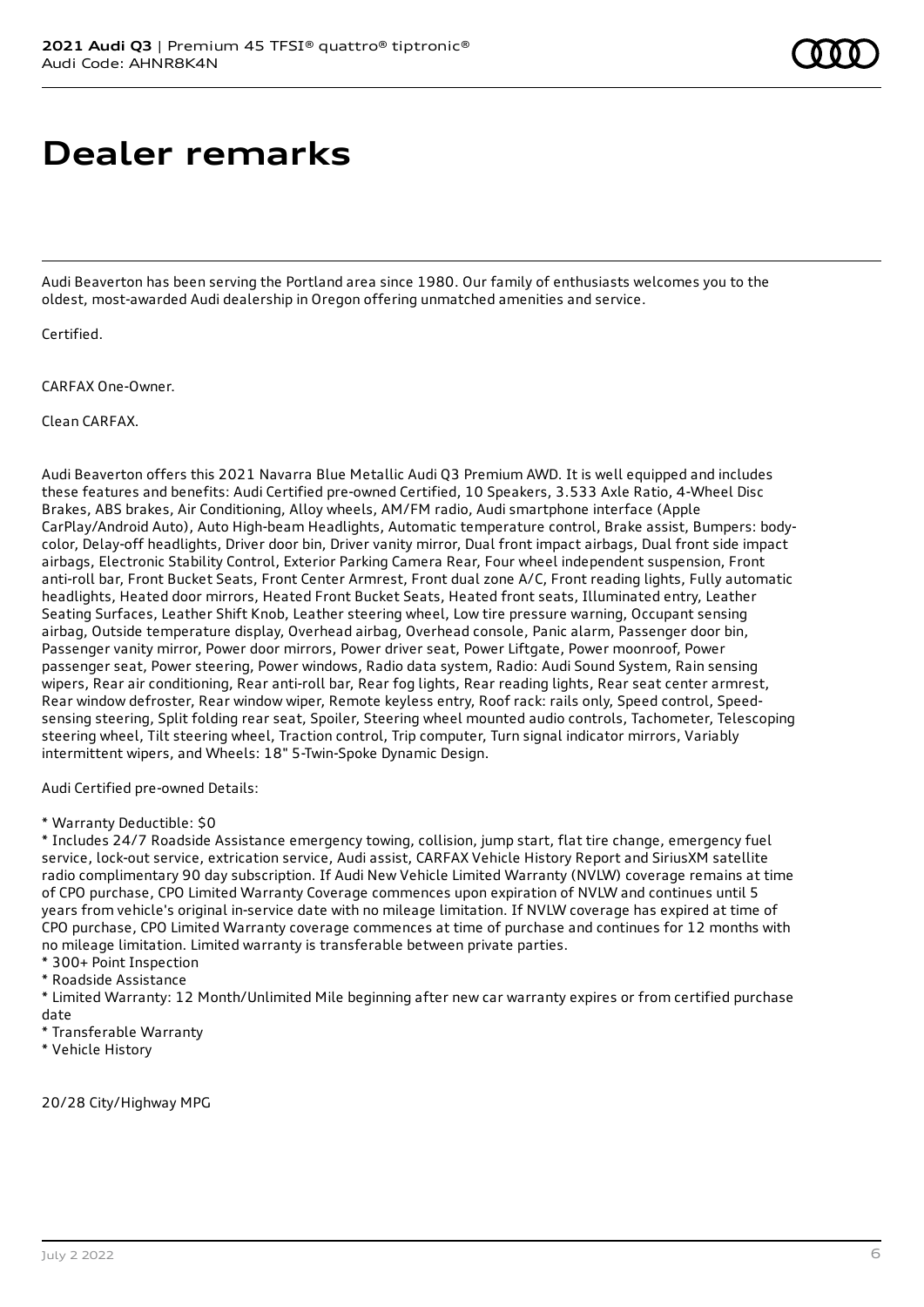# **Technical Specifications**

**(1/2)**

#### **Engineering | Performance**

| Engine type                                 | 2.0-liter four-cylinder                                               |
|---------------------------------------------|-----------------------------------------------------------------------|
| Power Level                                 | 45                                                                    |
| Max. output                                 | 228 HP                                                                |
| Displacement                                | 2.0 l                                                                 |
| Torque                                      | 258 lb-ft@rpm                                                         |
| Valvetrain                                  | 16-valve DOHC with Audi valvelift<br>system and variable valve timing |
| Acceleration (0 - 60<br>mph)                | 7.0 seconds                                                           |
| Engine block                                | Cast-iron                                                             |
| Induction/fuel injection Turbocharged/TFSI® |                                                                       |
| Cylinder head                               | Aluminum-alloy                                                        |
| stroke                                      | Displacement/Bore and 1,984/82.5 x 92.8 cc/mm                         |
| Top track speed <sup>1</sup>                | $130$ mph                                                             |

| <b>Suspension</b>             |                                                          |
|-------------------------------|----------------------------------------------------------|
| Front axle                    | MacPherson strut front suspension                        |
| Rear axle                     | Four-link rear suspension                                |
| <b>Brake system</b>           |                                                          |
| <b>Front brakes</b>           | 13.4 (ventilated disc) in                                |
| Rear brakes                   | 12.2 (ventilated disc) in                                |
| Parking brake                 | Electromechanical                                        |
| <b>Body</b>                   |                                                          |
| Material                      | Multi-material body construction<br>(steel and aluminum) |
| Corrosion protection          | Multistep anti-corrosion protection                      |
| <b>Warranty   Maintenance</b> |                                                          |
| Warranty                      | 4-year/50,000-mile Audi New                              |

Vehicle Limited Warranty

#### **Driveline**

| Drivetrain type | quattro <sup>®</sup> all-wheel drive                         |
|-----------------|--------------------------------------------------------------|
| Transmission    | Eight-speed Tiptronic <sup>®</sup> automatic<br>transmission |

#### **Steering**

Steering type Electromechanical power steering system Turning diameter, curb-38.4 ft to-curb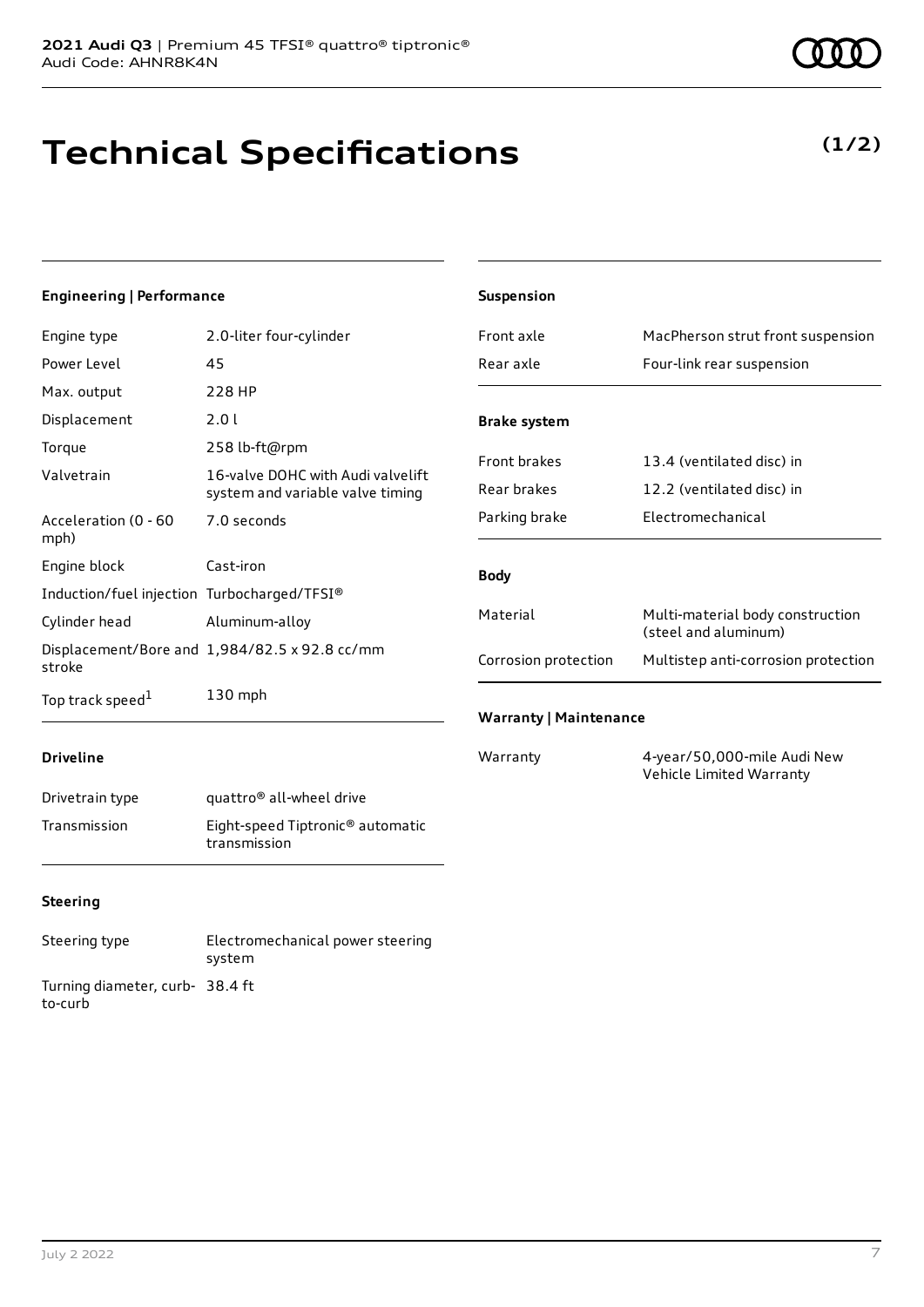### **Technical Specifications**

#### **Exterior Measurements**

| Height                           | 62.9 in   |
|----------------------------------|-----------|
| Overall width without<br>mirrors | 72.8 in   |
| Length                           | 176.6 in  |
| Wheelbase                        | 105.5 in  |
| Drag coefficient                 | $0.36$ Cw |
| Overall width with<br>mirrors    | 79.7 in   |
| Track rear                       | 61.9 in   |
| <b>Track front</b>               | 62.2 in   |
| Curb weight                      | 3,916 lb  |

#### **Interior measurements**

| Seating capacity                          | 5                      |
|-------------------------------------------|------------------------|
| Head room with middle 37.6 in<br>sunroof  |                        |
| Head room with front<br>sunroof           | 39.6 in                |
| Shoulder room, front                      | 56.7 in                |
| Leg room, middle                          | $36.1$ in              |
| Shoulder room, middle                     | $55.1$ in              |
| Leg room, front                           | 40.0 in                |
| Cargo volume, rear<br>seatbacks up/folded | 23.7/48.0 cu ft, cu ft |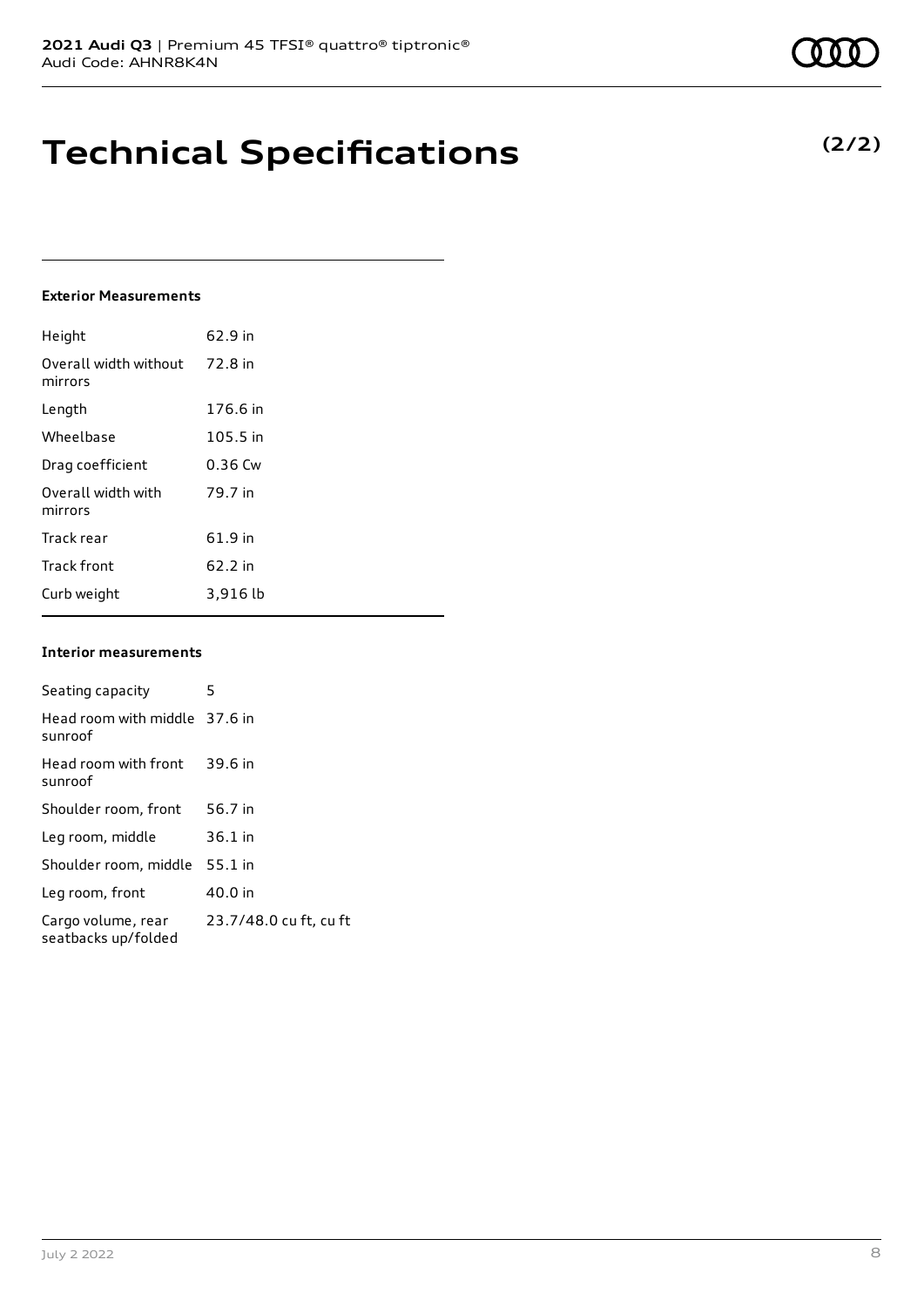### **Consumption- and emission**

**Consumption by NEDC**

combined 23 mpg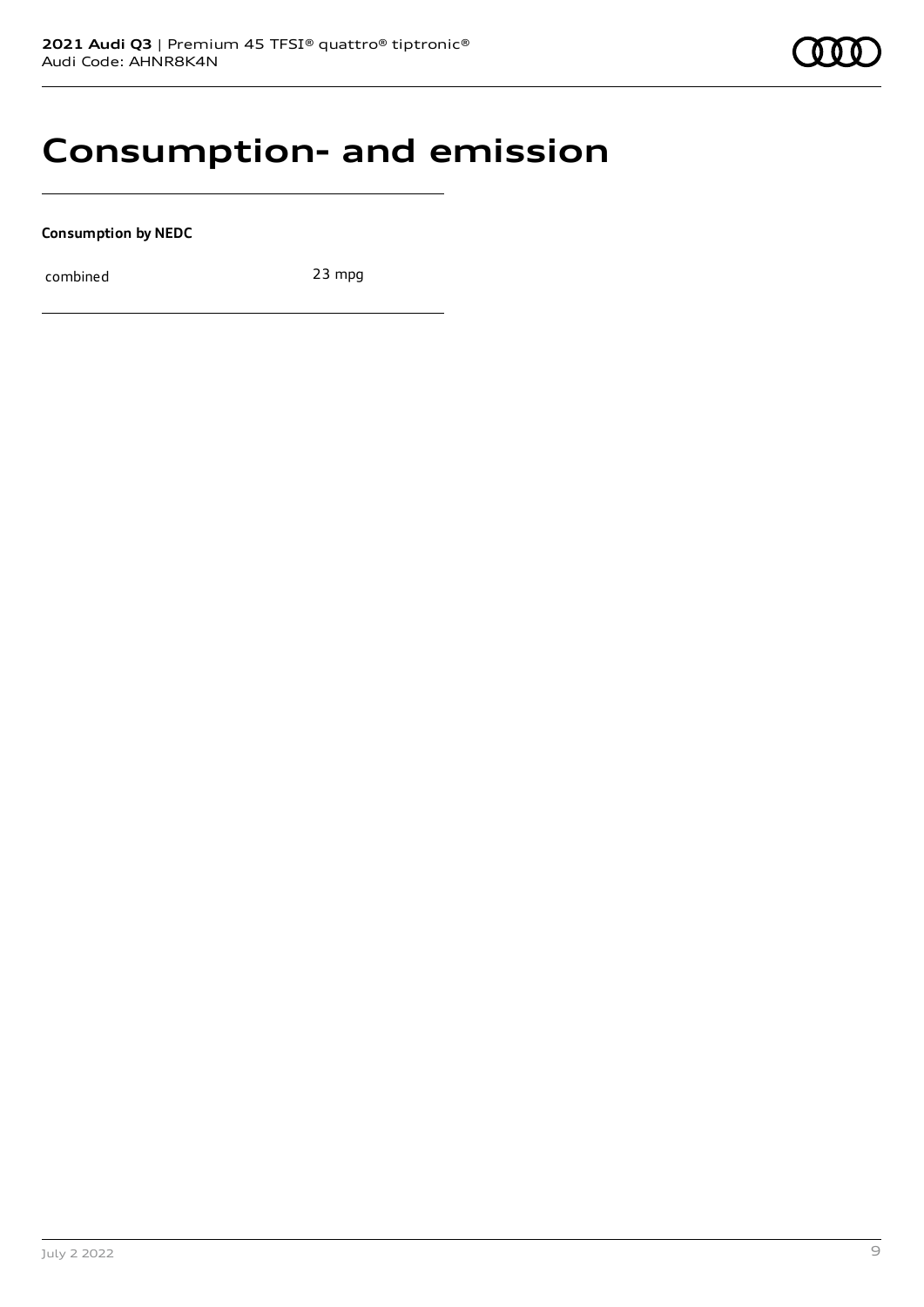### **Contact**

Dealer **Audi Beaverton**

13745 Sw Tualatin Valley Hwy. 97005 Beaverton OR

Phone: +15037186080 FAX: 1111111111

www: [https://www.audibeaverton.com](https://www.audibeaverton.com/)